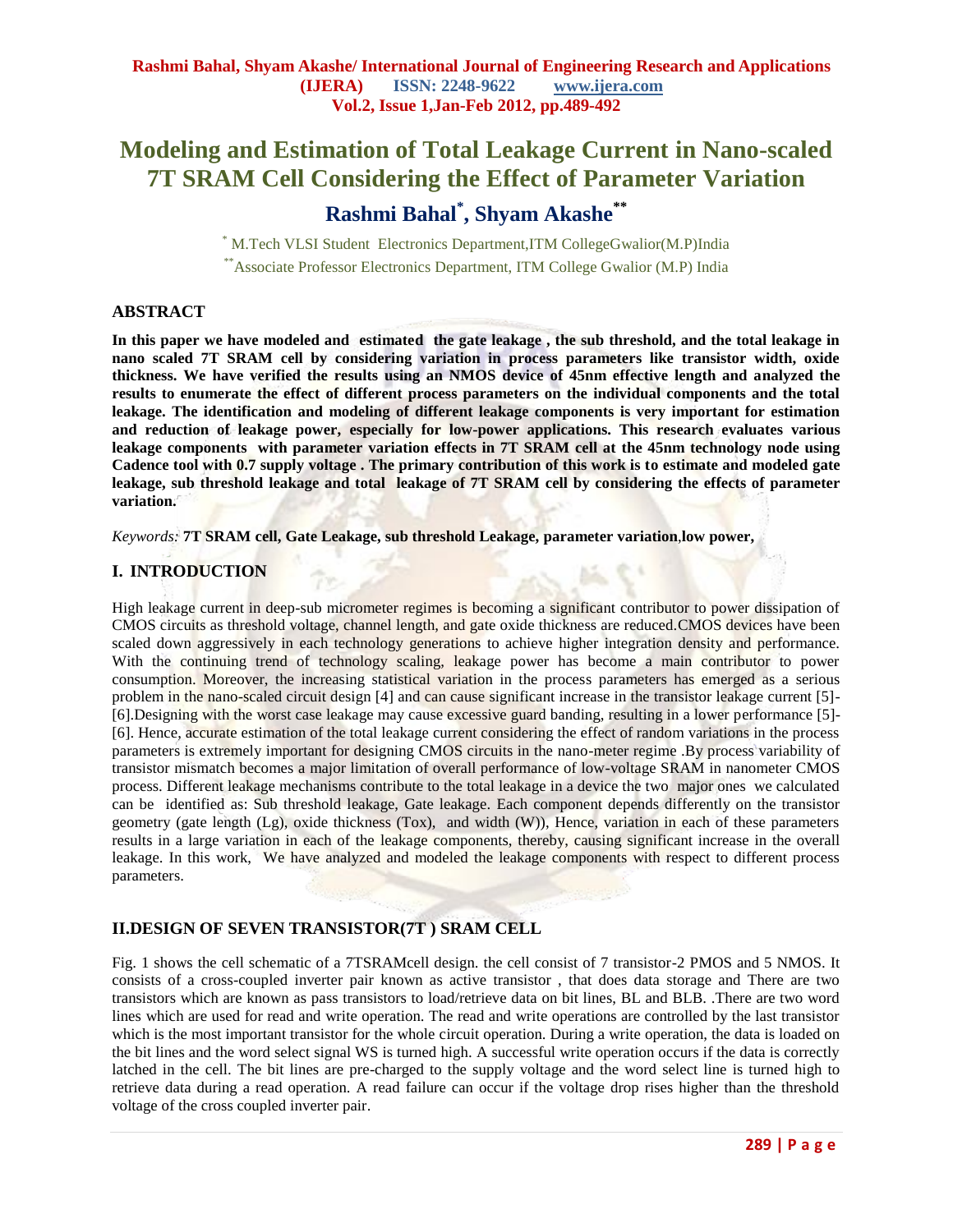

Fig2: Schematic of 7T SRAM Cell in 45 nm technology.

# **III. LEAKAGE COMPONENTS**

The leakage current of a deep submicron CMOS transistor consists of three major components: junction tunneling current, sub threshold current, and gate tunneling current . In the following, each of these three factors is briefly discussed.

#### **1. Junction Tunneling Leakage**

The reversed biased p-n junction leakage has two main components: one is minority carriers' diffusion near the edge of the depletion region and the other is due to electron-hole pair generation in the depletion region of the reverse biased junction The junction tunneling current is an exponential function of junction doping and reverse bias voltage across the junction. Since junction tunneling current is a minimal contributor to the total leakage current, in this paper we do not attempt to measure this component of leakage in an SRAM.

#### **2. Sub threshold Leakage**

Sub threshold leakage is the drain-source current of a transistor when the gate-source voltage is less than the threshold voltage. More precisely, sub threshold leakage happens when the transistor is operating in the weak inversion region. The sub threshold current depends exponentially on threshold voltage, which results in large sub threshold current in short channel devices.

#### **3. Gate Tunneling Leakage**

Gate leakage is the oxide tunneling current due to the low oxide thickness and the high electric field which increases the possibility that carriers tunnel through the gate oxide.Gate tunneling current is composed of three major components: (1) gate to source and gate to drain overlap current, (2) gate to channel current, part of which goes to source and the rest goes to drain, and (3) gate to substrate current.

# **IV. ESTIMATION OF LEAKAGE COMPONENTS**

In the "off" state of a transistor the major leakage components are: the gate leakage and the sub threshold leakage (Isub) In this section we modeled and estimate the three leakage components considering variation in the transistor geometry (Lg,, Tox, W). Each of the parameters is considered to being dependent of each other .The model is derived considering an NMOS device of 45nm effective length at room temperature ( $T=27^{\circ}$ C). The nominal values of the parameters are chosen based on the models available in Cadence tool. We vary the width and oxide thickness and then estimate and modeled the effects of these variations. For each leakage component the analytical models are verified on spectre simulations which is available on Cadence Tool.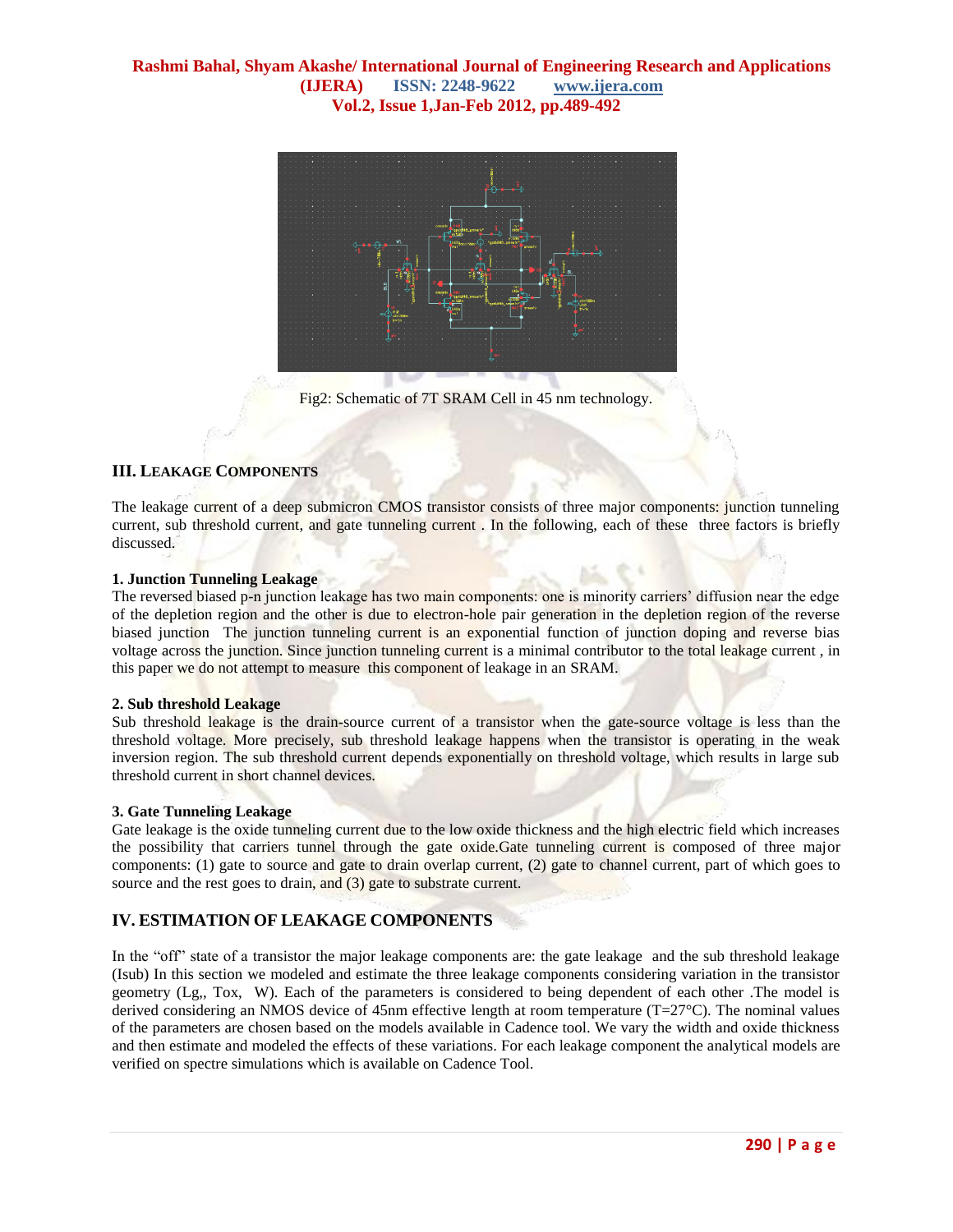# **Rashmi Bahal, Shyam Akashe/ International Journal of Engineering Research and Applications ISSN: 2248-9622 Vol.2, Issue 1,Jan-Feb 2012, pp.489-492**

TABLE shows the measurements of gate leakage,subthreshold leakage and total leakage

| Parameters                   | Without<br>variation effects | With Process variation<br>Process<br>effects |
|------------------------------|------------------------------|----------------------------------------------|
| Gate Leakage                 | $-24.9755fA$<br>62.782fA     | $-237.2443fA$<br>1.154022pA                  |
| threshold<br>Sub-<br>leakage | $2.685 \mu A$<br>1.145nA     | 687.78fA<br>13.33957pA                       |
| <b>Total Leakage</b>         | 8.0961aA                     | 9.7976aA                                     |